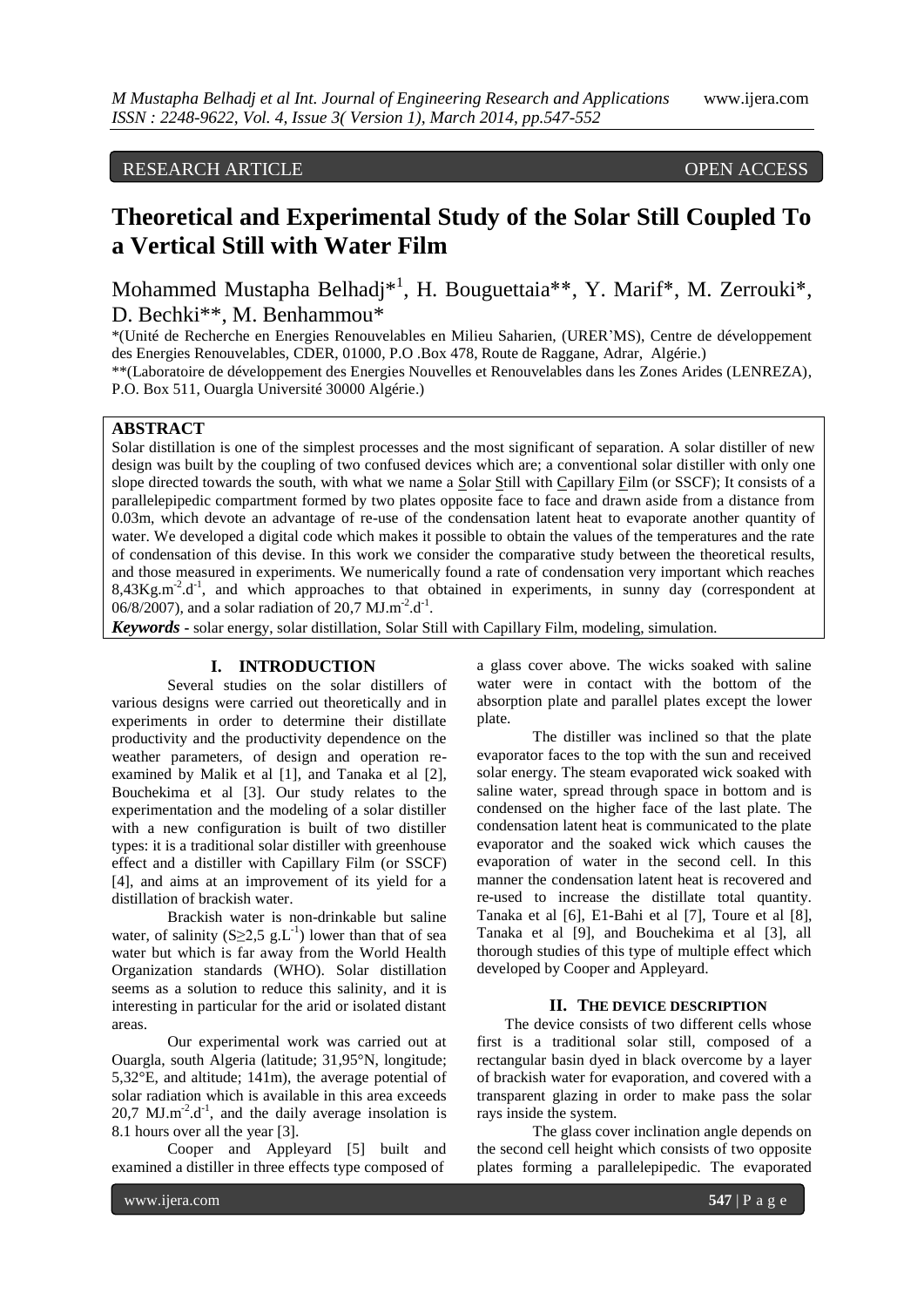water flow runs out slowly under the effect of capillarity, on a fabric piece adherent the evaporation plate. The produced water steam leaves the fabric towards the cold wall. The produced distilled water and the residue are gathered in collectors. The Fig 1 shows the device functioning principle.



Figure 1: Schematics of a solar still coupled with a SSCF.





## **III. MATHEMATICAL MODELING**

To establish a model of the distiller, it is necessary to know the various coefficients of heat exchange and mass of the heat-transferring surfaces. Modeling is made on the basis of heat balance and mass on the level of each component of the system. The equations obtained are solved numerically and the results enabled us to determine the various parameters effect on the system performance and thus to estimate the production. With an aim of making the model accessible, we must take into account the following simplifying assumptions [2, 3]:

 The cover thermal inertia is weak; we suppose that the incidental solar rays on the transparent glaze will directly strike the two surfaces of interception; they are the basin and the first vertical plate of the SSCF.

- Temperatures of the exchange walls presumed uniform.
- Condensation surfaces are non wet.
- The distiller cells are thermally well insulated.
- The physical properties of the plates and the pane are considered independent of the temperature and are taken equal to median values.
- Diffused radiation is uniformly of all the directions of the celestial vault.

We can determine the heat balance equations for this device as follows:

## **Balance energy for the glass cover**

$$
\frac{d\Gamma_{v}}{dt} = \left(\frac{1}{\rho_{v}e_{v}Cp_{v}}\right)\left[\begin{array}{c} (h_{cev} + h_{rev}) \cdot (T_{e} + T_{v}) \cdot (S_{b} / S_{v}) + f h_{e} \cdot Md_{v} + \\ + h_{\rho_{v}p} \cdot (T_{v} - T_{p}) \cdot (S_{p} / S_{v}) + \\ - h_{\text{cva}} \cdot (T_{v} - T_{a}) - h_{\text{vac}} \cdot (T_{v} - T_{\text{ciel}}) + \alpha_{v} \cdot G \end{array}\right) \tag{1}
$$

#### **Balance energy for water in basin**

$$
\frac{d\mathbf{T}_{e}}{dt} = \left(\frac{1}{\rho_{e}e_{e}C p_{e}}\right)\begin{bmatrix} \alpha_{e}.\tau_{v}.G + h_{cbe}.\left(T_{b} - T_{e}\right) + \\ - (h_{cev} + h_{rev}).(T_{e} - T_{v}).(S_{v}/S_{b}) + \\ - f h_{e}. \dot{M}d_{v} - f h_{e}. \dot{M}d_{p} + \\ - (h_{cep} + h_{rep}).(T_{e} - T_{p}).(S_{p}/S_{b}) \end{bmatrix}
$$
(2)

#### **Balance energy for the evaporator**

$$
\frac{d\mathbf{T}_b}{dt} = \left(\frac{1}{\rho_b.e_b.Cp_b}\right)\left[\frac{\alpha_b.\tau_v.\tau_e.G - h_{cbe}.\left(T_b - T_e\right) +}{-(h_{cba} + h_{rba} + h_{dba}).\left(T_b - T_a\right)}\right]
$$
(3)

#### **Balance energy for the metal plate**

$$
\frac{d\Gamma_p}{dt} = \left(\frac{1}{\rho_p \cdot e_p \cdot C\rho_p}\right) \begin{bmatrix} \alpha_p \cdot \tau_v \cdot G + \dot{m}_a \cdot C\rho_e \cdot (T_a - T_p) - \dot{m}_s \cdot C\rho_e \cdot (T_p - T_a) + \\ -\beta h_p \dot{M} d_c + (h_{cep} + h_{rep}) \cdot (T_e - T_p) \cdot (S_b / S_p) + \\ - (h_{cpe} + h_{rpe}) \cdot (T_p - T_c) + \beta h_e \dot{M} d_p \end{bmatrix} \tag{4}
$$

# **Balance energy for the condenser plate**

$$
\frac{d\mathbf{T}_c}{dt} = \left(\frac{1}{\rho_c \cdot e_c \cdot C p_c}\right) \left[\begin{matrix} (h_{cpc} + h_{rpc}) \cdot (T_p - T_c) + f h_p \cdot \dot{M} d_c \\ - h_{cca} (T_c - T_a) - h_{rca} (T_c - T_{ciel}) \end{matrix}\right] \tag{5}
$$

The mass balance is simple to write using mass conservation law, since the brackish water flow is the sum of the two flows; distillate mass and brackish water at the outlet:  $\dot{1}$ m

$$
a_{\rm a} = \dot{M}d_{\rm c} + \dot{m}_{\rm s} \tag{6}
$$

We defined the coefficients of heat exchange and mass, thus the properties thermo-physical which intervene in the preceding equations as follows. The radiation exchange between the three surfaces evaluated as continuation:

$$
h_{ij} = \sigma F_{ij} \cdot ((T_i + 273.15)^2 + (T_j + 273.15)^2) (T_i + T_j + 546.3)
$$

With the form factor evaluated by [10]: that is  $B = h / le$ ,  $C = l \nu / le$  So: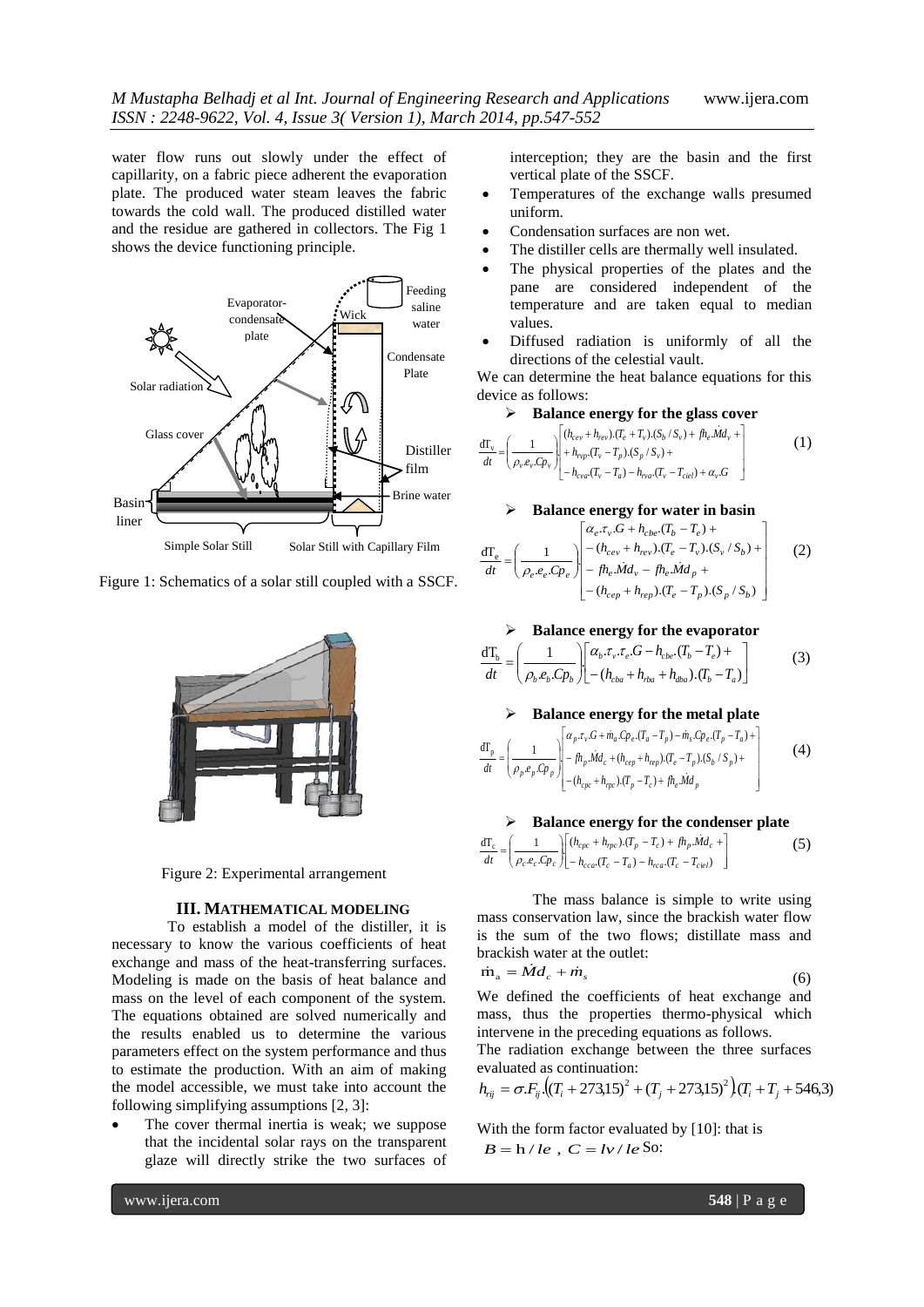$$
F_{ij} = \frac{1}{\pi B} \left[ \frac{1}{4} \cdot \log \left( \frac{\left(1 + B^2\right) \cdot (1 + C^2)}{1 + B^2 + C^2} \right) \left( \frac{B^2 \cdot (1 + B^2 + C^2)}{(1 + B^2) \cdot (B^2 + C^2)} \right)^{B^2} \right] + B \cdot \tan^{-1} \left( \frac{1}{B} \right) + C \cdot \tan^{-1} \left( \frac{1}{C} \right) - \sqrt{B^2 + C^2} \cdot \tan^{-1} \left( \frac{1}{B^2 + C^2} \right)
$$

Mass exchange coefficient estimated as follows:  $\Delta \rho \bigg) \bigg( \frac{\nu}{D_c} \bigg)^{0.67}$  $\left(\mathscr{V}_{\bm{D}_c}\right)$  $\big)$ (  $\left(\frac{h_{cij}}{\sqrt{C}p.\Delta\rho}\right)$  $h_m = \left(\frac{h_{cij}}{Cp \Delta \rho}\right)\left(\frac{V}{D_c}\right)$ 

The parameters that are used in the simulation are given in Table (I, II, III), the thermophysical properties given in this table are assumed constant in all simulations:

| Table I: dry air property |                                                         |  |
|---------------------------|---------------------------------------------------------|--|
| Specific heat             | $C p_{\text{air}} = 1008$                               |  |
| Density                   | $\rho_{\text{air}} = 353 / (T + 273.15)$                |  |
| Conductivity              | $\lambda_{\text{air}} = 0.0242 + 7{,}57.10^{-5}T$       |  |
| Dynamic                   | $\mu_{air} = (1.7176 + 0.0046 \text{ J}) \cdot 10^{-5}$ |  |
| viscosity                 |                                                         |  |
| Thermal                   | $a = (1.8343 + 0.0146 \text{ J}) \cdot 10^{-5}$         |  |
| diffusivity               |                                                         |  |
| <b>Prandtl Number</b>     | $Pr = 0.7147 - 2.54.10^{-4}T$                           |  |
| Thermal                   | $\beta_{\text{fair}} = 1/(T + 273.15)$                  |  |
| expansion                 |                                                         |  |

Table II: humid air property

| Dynamic       | $\mu_k = 1,718 \cdot 10^{-5} + 4,620 \cdot 10^{-8} \cdot T$               |
|---------------|---------------------------------------------------------------------------|
| viscosity     |                                                                           |
| Thermal       | $\beta_{Mh} = 1,6578.10^{-3}T \left[ 0.362(\frac{P}{P}) - 1 \right]^{-1}$ |
| expansion     |                                                                           |
| Thermal       | $D_c = 0.187 \cdot 10^{-8} \cdot (T + 273 \cdot 15)^{2.072}$              |
| diffusivity   |                                                                           |
| Specific heat | $Cp_{h} = 999.2 + 0.1434.T + 1.101.10^{-4}.T^{2} -$                       |
|               | $6.7581.10^{-8}T^3$                                                       |

| Table III: brine water property |  |  |  |                                     |
|---------------------------------|--|--|--|-------------------------------------|
|                                 |  |  |  | $1000 \le 0.0505 \text{ T}$ 0.00000 |

| Density                | $\rho_a = 1002$ , 6 - 0,0505. $T$ - 0,00380. $T^2$                    |
|------------------------|-----------------------------------------------------------------------|
| Conductivity           | $\lambda_e = 0.5536 + 2.238 \cdot 10^{-3} T - 9.87 \cdot 10^{-6} T^2$ |
| Kinematic<br>viscosity | $v_e = 17,199.10^{-4} - 0,3389.10^{-4}T +$<br>$+0.002.10^{-4}T^2$     |
| Specific heat          | $Cp_a = 3958 - 523.5 + 0.837. T$                                      |
| Prandtl                | $Pr_{a} = 12,501 - 0,261 \cdot T + 1.577 \cdot 10^{-3} \cdot T^{2}$   |
| Number                 |                                                                       |

#### **IV. EXPERIMENTATION**

The experimental was carried out on the new configuration, which constitutes two different design distillers, traditional distiller with greenhouse effect with only one slope directed towards the south, directly connected with a Solar still with capillary Film (SSCF), at the (LENERZA) laboratory of KASDI MARBAH University, Ouargla (South Algeria). The climatic conditions were favorable (the

date 06/08/2007). We chose one well sunny day, clear sky, and absence of strong wind  $(\leq 5 \text{ m.s}^{-1})$ .

The cover is out of ordinary glass of 4mm thickness, the basin plate is out of Aluminum 3mm thickness dyed in black matt in order to absorb the maximum of radiations, and of  $0,51m \times 0,34m$ dimension. The metal plates, two are out of galvanized steel thickness 0,0006m, the distance between them is equal to 0,03m.

The piece of the used fabric is of nature absorbent porous (gauze of 1mm thickness; this fabric is suitable to form capillary film. The brackish water supply is ensured by the good capillarity of the fabric which acts like a pump. The temperatures of the various components are measured by the thermocouples in type (K) in the middle of each element of the device. The reading of the solar radiation intensity is taken using a solar-meter (Metrasol).

Table captions appear centered above the table in upper and lower case letters. When referring to a table in the text, no abbreviation is used and "Table" is capitalized.

#### **V. RESULTS AND DISCUSSION 5. 1, RESULTS OF MODELING-SIMULATION**

The fig 2, Shows the various temperatures evolution (glazing, brackish water, the evaporator,  $1<sup>st</sup>$ SSCF plate, the condenser), in timing function. The glazing temperature reaches 65°C between solar midday and 14 hours. The brackish water temperatures and the absorber within the basin vary almost in the same way, they are almost superimposed.

On the fig 3, we note that the ambient temperature varies from 25°C to 40°C (August in the south of Algeria), correspondent to the same pace which is obtained in experiments.

The first plate temperatures of SSCF and the condenser plate, reaches 64°C and 50°C respectively. The fig 4 shows that the distillate flow reaches a median value of  $2,12 \text{ kg.h}^{-1} \text{.m}^{-2}$ , with a rate of constant feeding about  $0,124 \text{ kg.h}^{-1}$ ) correspondent to an average solar flow of  $27.96$  MJ.m<sup>-2</sup>.d<sup>-1</sup>. The distillate flow increases according to the brackish water temperature to reach 2,114  $\text{Kg.m}^{-2}$ .d<sup>-1</sup> at 40 °C and of 2,618 Kg.m<sup>-2</sup>.d<sup>-1</sup>, at 60°C (fig 5). The average conversion rate (is defined as being the link between two flows; distillate and the feeding water) is about 28% in solar midday fig 6. But the total conversion rate does not exceed 13%.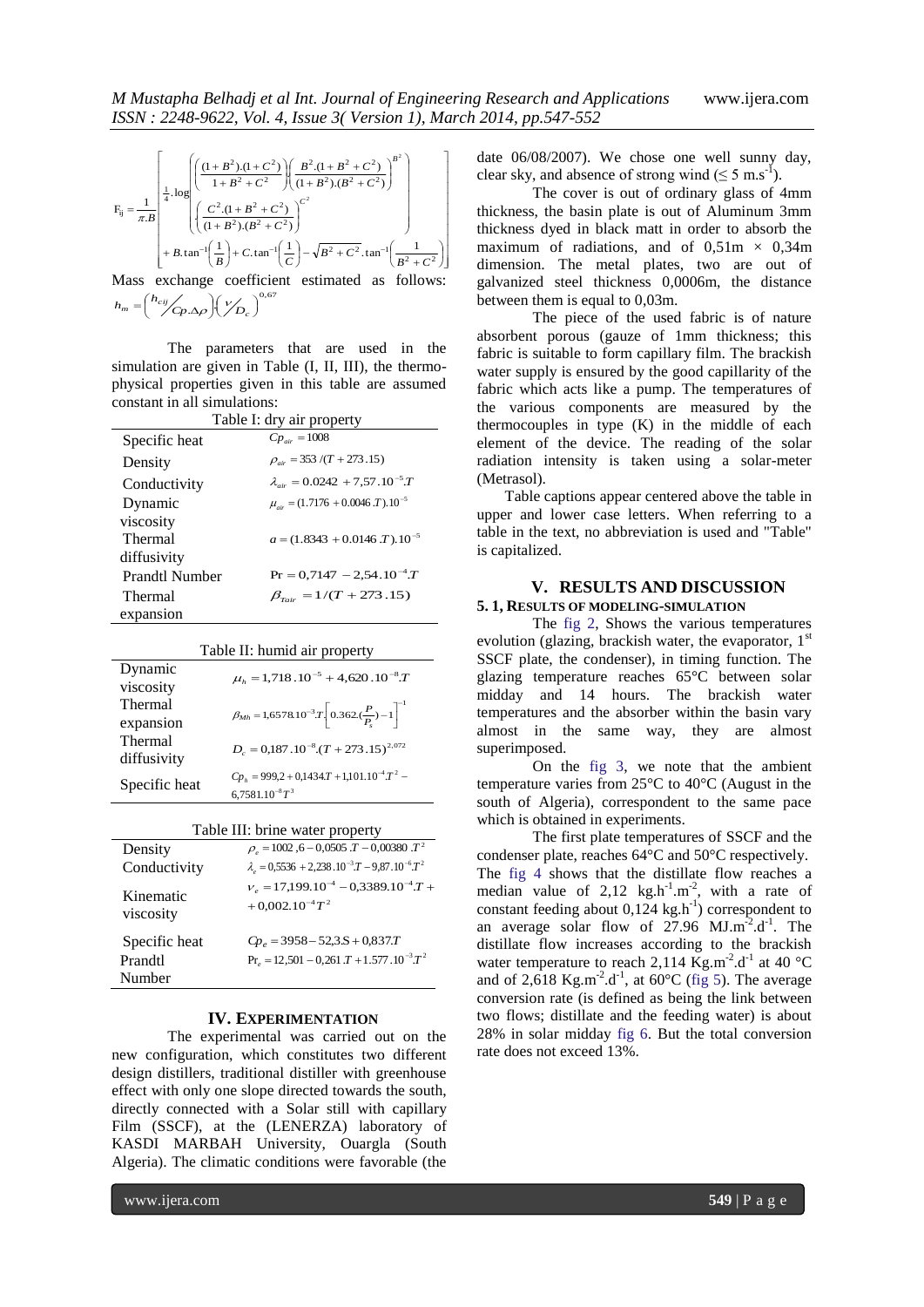

Figure 3: Temperature variation of the device constituents.



Figure 4: The ambient temperature according to time.



Figure 5: The mass flow evolution; inlet, outlet, distillate.



Figure 6: Distillate flow according to the temperature.



Figure 7: Rate conversion according to time.



Figure 8: Comparison between radiation flow into theoretical and experimental.



Figure 9-a: The comparison between theory and experiment for the temperature of the glass



Figure 9-b: The comparison between theory and experiment for the temperature of the brine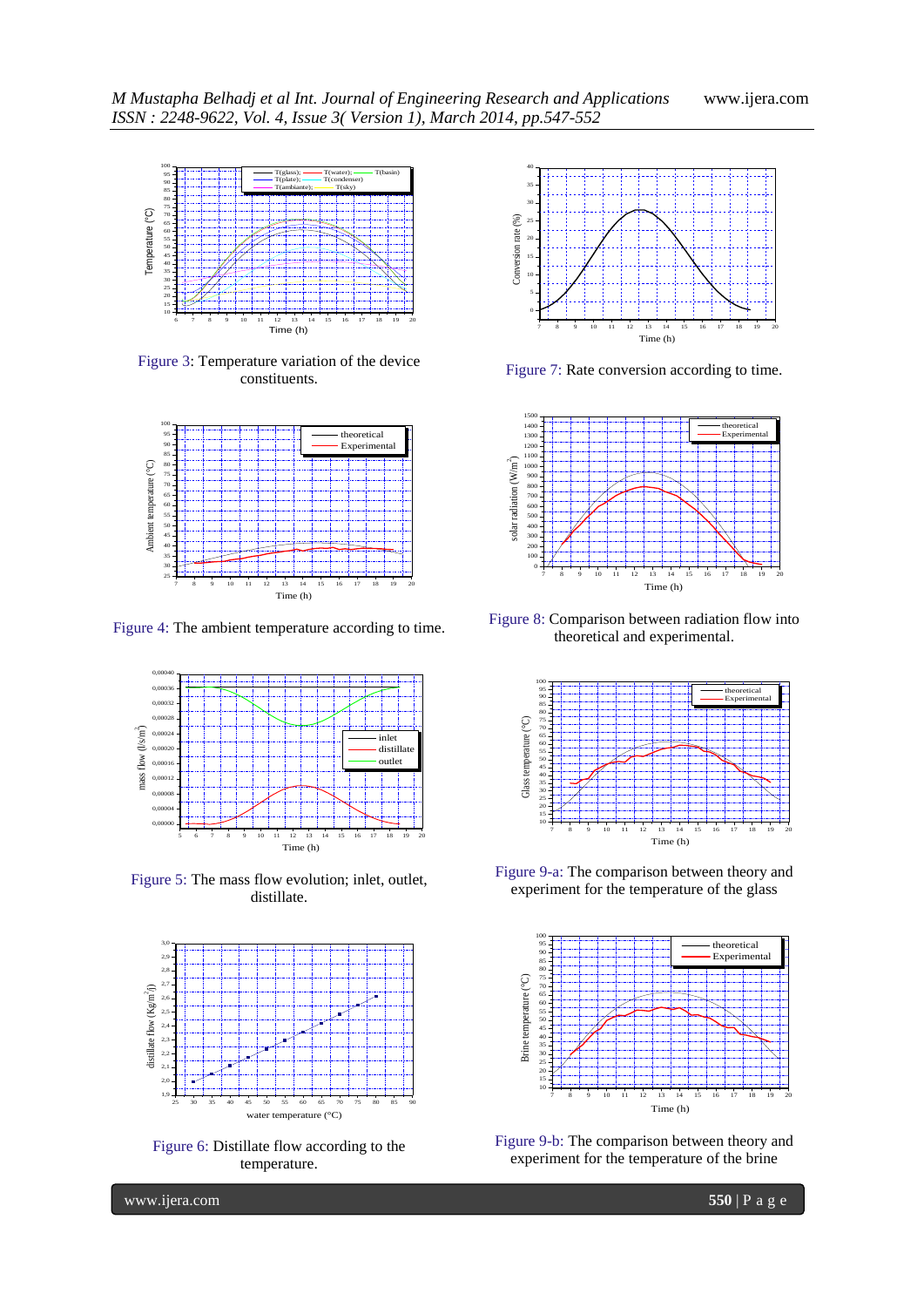

Figure 9-c: The comparison between theory and experiment for the temperature of the evaporator



Figure 9-d: The comparison between theory and experiment for the temperature of the first plate SSCF.



Figure 10: The comparison cumulative of theoretical and experimental productivity.

| Table IV: Comparison of the productivity |                  |                     |  |  |
|------------------------------------------|------------------|---------------------|--|--|
| area of                                  | <b>Numerical</b> | <b>Experimental</b> |  |  |
| condensation                             | $(kg. m2, J-1)$  | $(kg. m2, J-1)$     |  |  |
| The glass                                | 4,87             | 4.53                |  |  |
| The metal plate                          | 2,98             | 1,51                |  |  |
| Condenser (SSCF)                         | 2.24             | 2,05                |  |  |
| Overall                                  | 9,762            | 8.43                |  |  |

# **5. 2, COMPARATIVE STUDY**

Fig 7, presents a comparative study between incidental solar radiation given in experiments and the radiation calculated starting from the method worked out by the Kasten [11] formula.

The comparison gives the curves shape of each components temperatures of the device figs (9a, 9b, 9c, 9d), shows a very good correspondence between the two simulation results and experimental, not on the curves only, but also on the quantities of distillates which are obtained has on the condensation walls of multi-effect solar still. Fig 10, we can observe that the daily cumulative resulting from simulation is  $9,762\text{kg}.\text{m}^2.\text{d}^1$  is build to that obtained by the experimental.

#### **VI. CONCLUSION**

Our work concerns the theoretical study and the experimentation of the traditional solar distiller coupled with another distiller with capillary film, of reliable capacity and very simple design, the model developed at the point makes it possible to simulate this new configuration functioning. The equations resolution of the heat balances and mass for this new distiller, at a fixed feeding rate, gives the temperatures of the device various components as well as incidental flow and the environment temperature according to time.

The comparison of the experimental results and those of simulation is used to show the coherence of the model. The curves obtained by experimentation and simulation have the same pace. Although the heat absorptive by the SSCF first plate does not come only from received solar energy, but in addition to that of the condensation latent heat on this plate, can re-use this heat to evaporate of another quantity of water which streams on a fabric which is stuck to this plate back face.

Our efforts are directed towards the search of the optimal conditions using this prototype: multiplication of the stages number, and increase in solar flow by the receiving plate slope of the SSCF, and a better dimensioning for the reduction of the thermal losses.

# **NOMENCLATURES**

- *a* Thermal diffusivity  $m^2 \, s^{-1}$
- *Cp* Specific heat  $J \cdot C^{-1} \cdot kg^{-1}$
- $D_c$ Air vapor diffusivity  $m^2 \, s^{-1}$
- *i e* Thickness *m*
- *G* Global irradiation  $W.m^{-2}$
- h The vertical plate height *m*
- *h* Coefficient of exchange by convection  $W.m^{-2}.K^{-1}$
- *hm* Exchange Mass coefficient  $m^2 \text{.} s^{-1}$